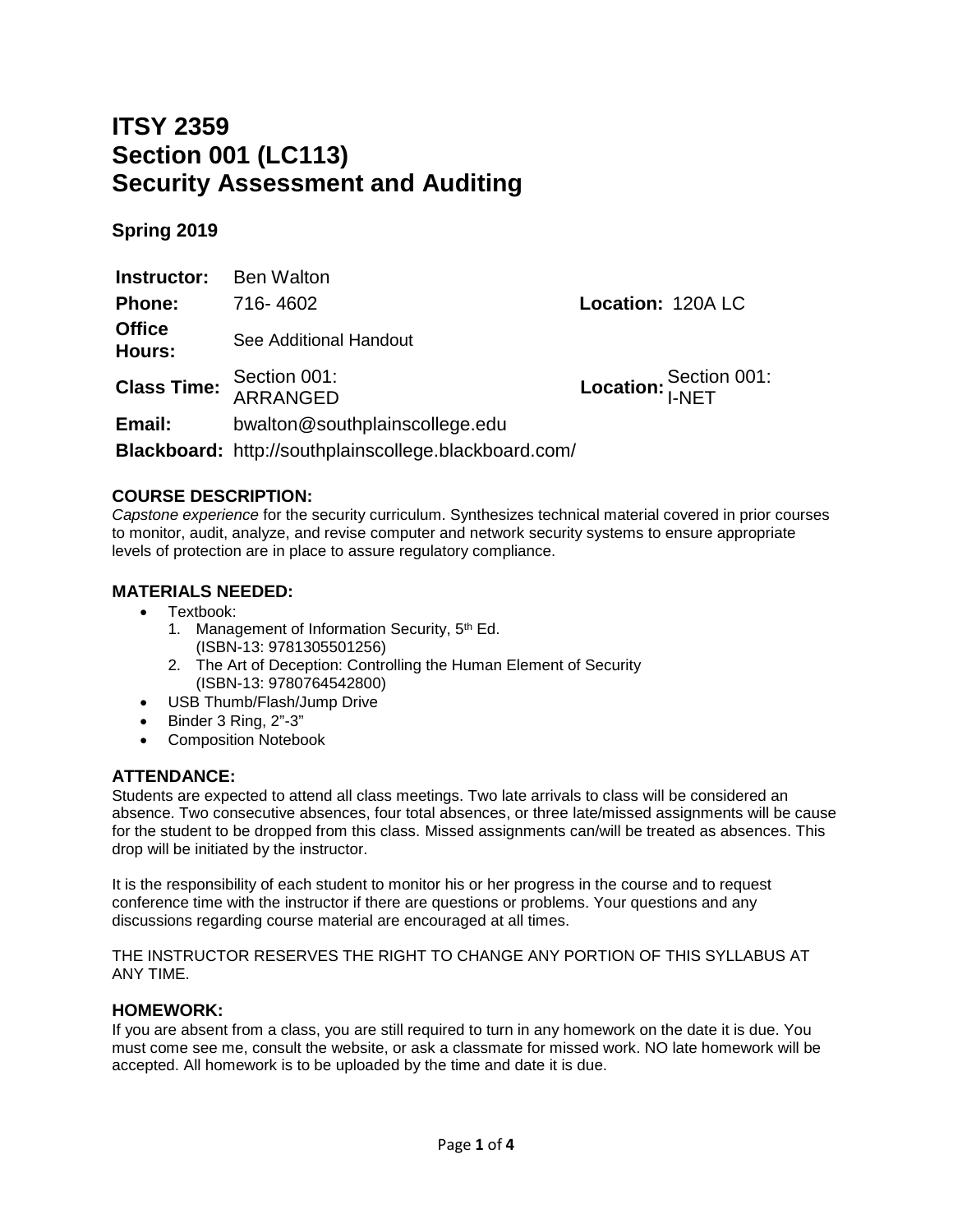## **CHEATING POLICY:**

Cheating will result in a zero on the assignment at the very least if not a zero for the class.

**GRADING POLICY:** Final grades will be calculated as follows:

| Attendance          | 10% |
|---------------------|-----|
| Review Questions    | 10% |
| Discussions         | 10% |
| Quizzes             | 10% |
| Exams (3)           | 30% |
| <b>  Final Exam</b> | 30% |

Each exam is announced and reviewed prior to the test. There are NO make-up exams.

Numeric grades will be given on all tests and assignments based on the following scale:

 $90-100 = A$  $80-89 = B$  $70-79 = C$  $60-69 = D$ Below  $60 = F$ 

**ADDITIONAL INFORMATION:** Smoking is not allowed in any SPC facility. Food or drinks will be allowed in designated areas only and not permitted in classrooms, laboratories, library, shops, elevators, etc. Cellular phones should be turned off during class time. Copying or removing copyright materials from the computer labs is in violation of the law and is strictly prohibited. Your cooperation is certainly appreciated and will benefit the overall learning environment.

## **SCANS:**

SCANS competencies incorporated within the structure and content of this class include: C1,C3,C5,C6,C7,C8,C9,C10,C14,C15,C16,C17,C18,C19,C20

SCANS foundation skills incorporated within the scope of instruction and performance of this class include:

F1,F2,F3,F4,F5,F6,F7,F8,F9,F10,F12,F13,F14,F15,F16,F17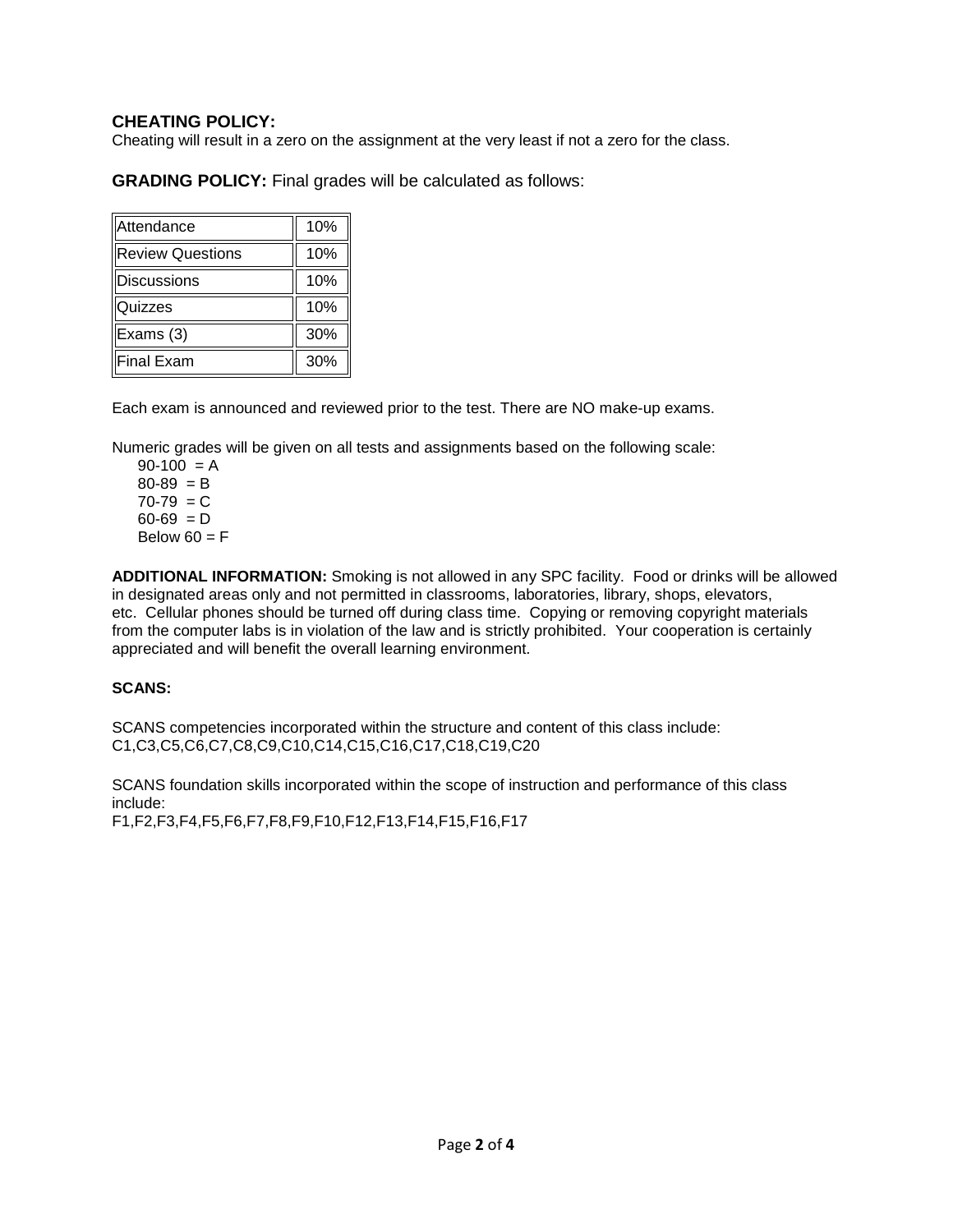| <b>SCANS COMPETENCIES</b>                                                                       |                                                                                                                                          |  |  |
|-------------------------------------------------------------------------------------------------|------------------------------------------------------------------------------------------------------------------------------------------|--|--|
| C-1                                                                                             | TIME-Selects goal relevant activities, ranks them, allocates time, and prepares and follows schedules.                                   |  |  |
| $C-2$                                                                                           | MONEY-Uses or prepares budgets, makes forecasts, keeps records, and makes adjustments to meet objectives.                                |  |  |
| $C-3$                                                                                           | MATERIALS & FACILITIES-Acquires, stores, allocates, and uses materials or space efficiently.                                             |  |  |
| $C-4$                                                                                           | HUMAN RESOURCES-Assesses skills and distributes work accordingly, evaluates performances and provides                                    |  |  |
|                                                                                                 | feedback.                                                                                                                                |  |  |
|                                                                                                 | <b>INFORMATION-Acquires and Uses Information</b>                                                                                         |  |  |
| $C-5$                                                                                           | Acquires and evaluates information                                                                                                       |  |  |
| C-6                                                                                             | Organizes and maintains information.                                                                                                     |  |  |
| C-7                                                                                             | Interprets and communicates information.                                                                                                 |  |  |
| C-8<br>Uses computers to Process information.                                                   |                                                                                                                                          |  |  |
| $C-9$                                                                                           | <b>INTERPERSONAL-Works With Others</b><br>Participates as members of a team and contributes to group effort.                             |  |  |
| C-10                                                                                            | Teaches others new skills.                                                                                                               |  |  |
| C-11                                                                                            | Serves clients/customers-works to satisfy customer's expectations.                                                                       |  |  |
| $C-12$                                                                                          | Exercises leadership-communicates ideas to justify position, persuades and convinces others, responsibly                                 |  |  |
|                                                                                                 | challenges existing procedures and policies.                                                                                             |  |  |
| $C-13$                                                                                          | Negotiates-Works toward agreements involving exchanges of resources resolves divergent interest.                                         |  |  |
| C-14                                                                                            | Works with Diversity-Works well with men and women from diverse backgrounds.                                                             |  |  |
| <b>SYSTEMS-Understands Complex Interrelationships</b>                                           |                                                                                                                                          |  |  |
| $C-15$                                                                                          | Understands Systems-Knows how social, organizational, and technological systems work and operates                                        |  |  |
|                                                                                                 | effectively with them.                                                                                                                   |  |  |
| $C-16$                                                                                          | Monitors and Correct Performance-Distinguishes trends, predicts impacts on system operations, diagnoses                                  |  |  |
|                                                                                                 | systems performance and corrects malfunctions.                                                                                           |  |  |
| $C-17$                                                                                          | improves or Designs Systems-Suggest modifications to existing systems and develops new or alternative                                    |  |  |
|                                                                                                 | systems to improve performance.                                                                                                          |  |  |
|                                                                                                 | <b>TECHNOLOGY-Works with a variety of technologies</b>                                                                                   |  |  |
| $C-18$<br>$C-19$                                                                                | Selects Technology-Chooses procedures, tools, or equipment including computers and related technologies.                                 |  |  |
|                                                                                                 | Applies Technology to Task-Understands overall intent and proper procedures for setup and operation of<br>equipment.                     |  |  |
| $C-20$                                                                                          | Maintains and Troubleshoots Equipment-prevents, identifies, or solves problems with equipment, including                                 |  |  |
|                                                                                                 | computers and other technologies.                                                                                                        |  |  |
| <b>FOUNDATION SKILLS</b>                                                                        |                                                                                                                                          |  |  |
| BASIC SKILLS-Reads, writes, performs arithmetic and mathematical operations, listens and speaks |                                                                                                                                          |  |  |
| $F-1$                                                                                           | Reading-locates, understands, and interprets written information in prose and in documents such as manuals,                              |  |  |
|                                                                                                 | graphs, and schedules.                                                                                                                   |  |  |
| F-2                                                                                             | Writing-Communicates thoughts, ideas, information and messages in writing, and creates documents such as                                 |  |  |
|                                                                                                 | letters, directions, manuals, reports, graphs, and flow charts.                                                                          |  |  |
| F-3                                                                                             | Arithmetic-Performs basic computations, uses basic numerical concepts such as whole numbers, etc.                                        |  |  |
| F-4                                                                                             | Mathematics-Approaches practical problems by choosing appropriately from a variety of mathematical                                       |  |  |
|                                                                                                 | techniques.                                                                                                                              |  |  |
| $F-5$                                                                                           | Listening-Receives, attends to, interprets, and responds to verbal messages and other cues.                                              |  |  |
| F-6                                                                                             | Speaking-Organizes ideas and communicates orally.                                                                                        |  |  |
|                                                                                                 | THINKING SKILLS-Thinks creatively, makes decisions, solves problems, visualizes, and knows how to learn and                              |  |  |
|                                                                                                 | reason                                                                                                                                   |  |  |
| F-7                                                                                             | Creative Thinking-Generates new ideas.                                                                                                   |  |  |
| F-8                                                                                             | Decision-Making-specifies goals and constraints, generates alternatives, considers risks, and evaluates and<br>chooses best alternative. |  |  |
| F-9                                                                                             | Problem Solving-Recognizes problems and devises and implements plan of action.                                                           |  |  |
| $F-10$                                                                                          | Seeing Things in the Mind's Eye-Organizes and processes symbols, pictures, graphs, objects, and other                                    |  |  |
|                                                                                                 | information.                                                                                                                             |  |  |
| $F-11$                                                                                          | Knowing How to Learn-Uses efficient learning techniques to acquire and apply new knowledge and skills.                                   |  |  |
| F-12                                                                                            | Reasoning-Discovers a rule or principle underlying the relationship between two or more objects and applies it                           |  |  |
|                                                                                                 | when solving a problem.                                                                                                                  |  |  |
|                                                                                                 | PERSONAL QUALITIES-Displays responsibility, self-esteem, sociability, self-management, integrity and honesty                             |  |  |
| $F-13$                                                                                          | Responsibility-Exerts a high level of effort and preservers toward goal attainment.                                                      |  |  |
| $F-14$                                                                                          | Self-Esteem-Believes in own self-worth and maintains a positive view of self.                                                            |  |  |
| $F-15$                                                                                          | Sociability-Demonstrates understanding, friendliness, adaptability, empathy, and politeness in group settings.                           |  |  |
| $F-16$                                                                                          | Self-Management-Assesses self accurately, sets personal goals, monitors progress, and exhibits self-control.                             |  |  |
| $F-17$                                                                                          | Integrity/Honesty-Chooses ethical courses of action.                                                                                     |  |  |